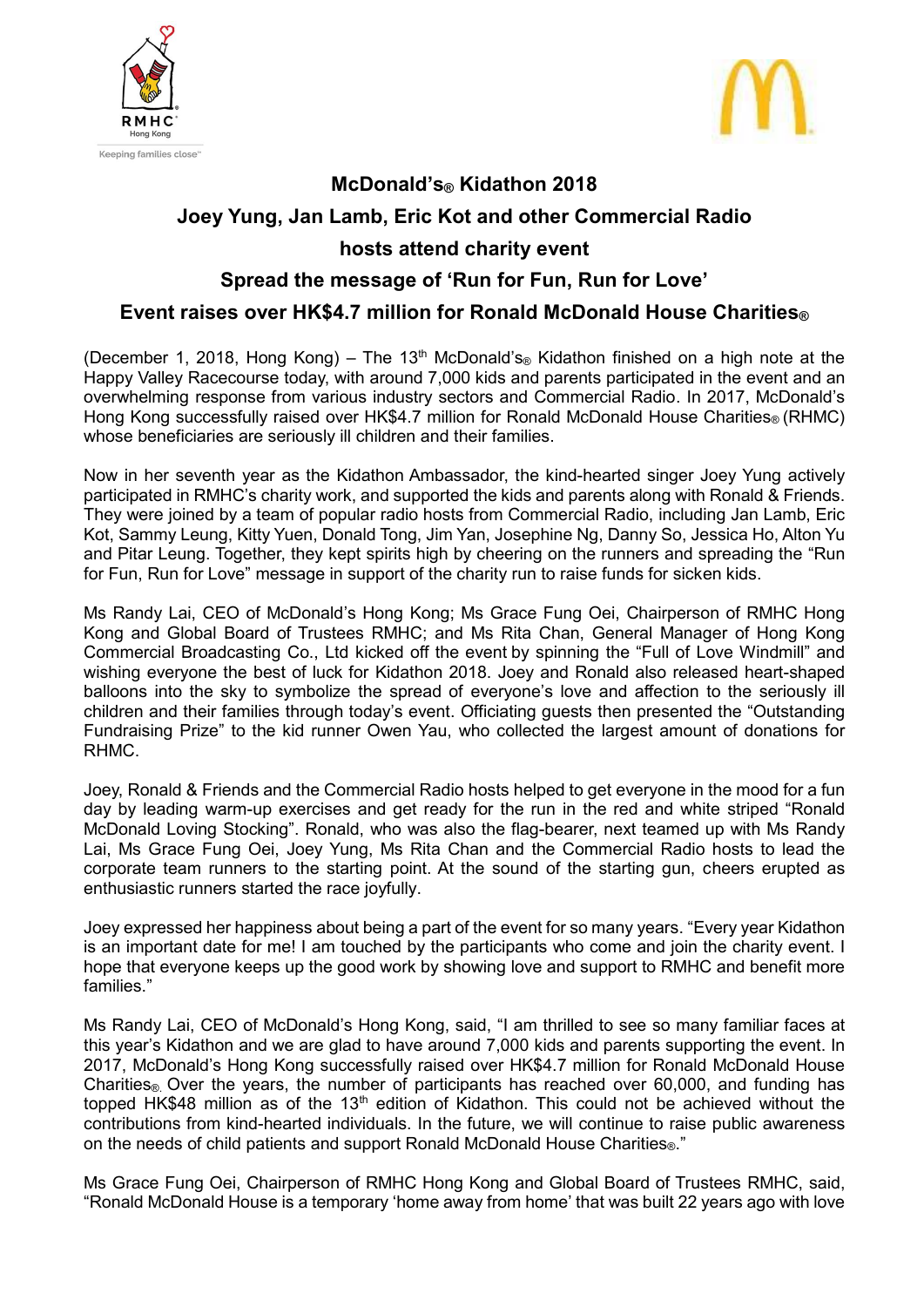



and affection, to support sick children so they can focus on receiving treatment with their families by their side. Once again, I thank McDonald's for their continued support through Kidathon and other educational activities that promote our work. In the future, we are hoping to help more child patients and families in need with the expansion of the Ronald McDonald House programme."

## **Photo Captions:**

1. Ms Randy Lai, CEO of McDonald's Hong Kong, thanks everyone for their generous support to Ronald McDonald House Charities<sup>®</sup> helping the charity assist more child patients and families.



2. Joey Yung, the Kidathon Ambassador teamed up with Ronald & Frineds, Jan Lamb, Eric Kot, Sammy Leung, Kitty Yuen, Donald Tong, Jim Yan, Josephine Ng, Danny So, Jessica Ho, Alton Yu and Pitar Leung to spread love and fun at the event.

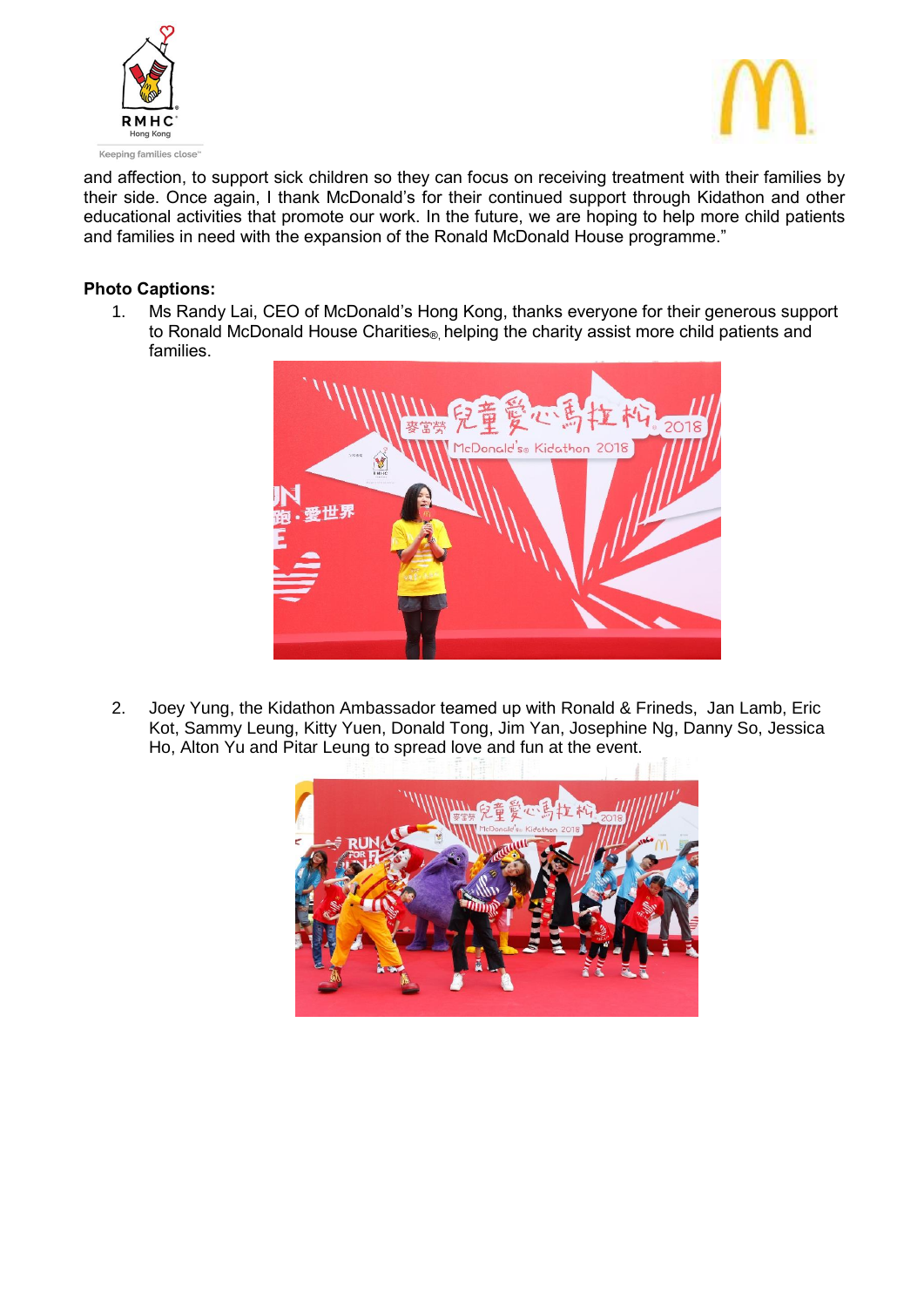





3. Joey Yung kicked off the event with Ms Randy Lai, CEO of McDonald's Hong Kong; Ms Grace Fung Oei, Chairperson of RMHC Hong Kong and Global Board of Trustees RMHC; Ms Rita Chan, General Manager of Hong Kong Commercial Broadcasting Co., Ltd; and Fun Friend Ronald. Officiating guests spun the 'Full of Love Windmill' to start the event and wish everyone the best of luck for Kidathon 2018 and then presented a cheque of HK\$4.7 million for RMHC to Ms Grace Fung Oei.

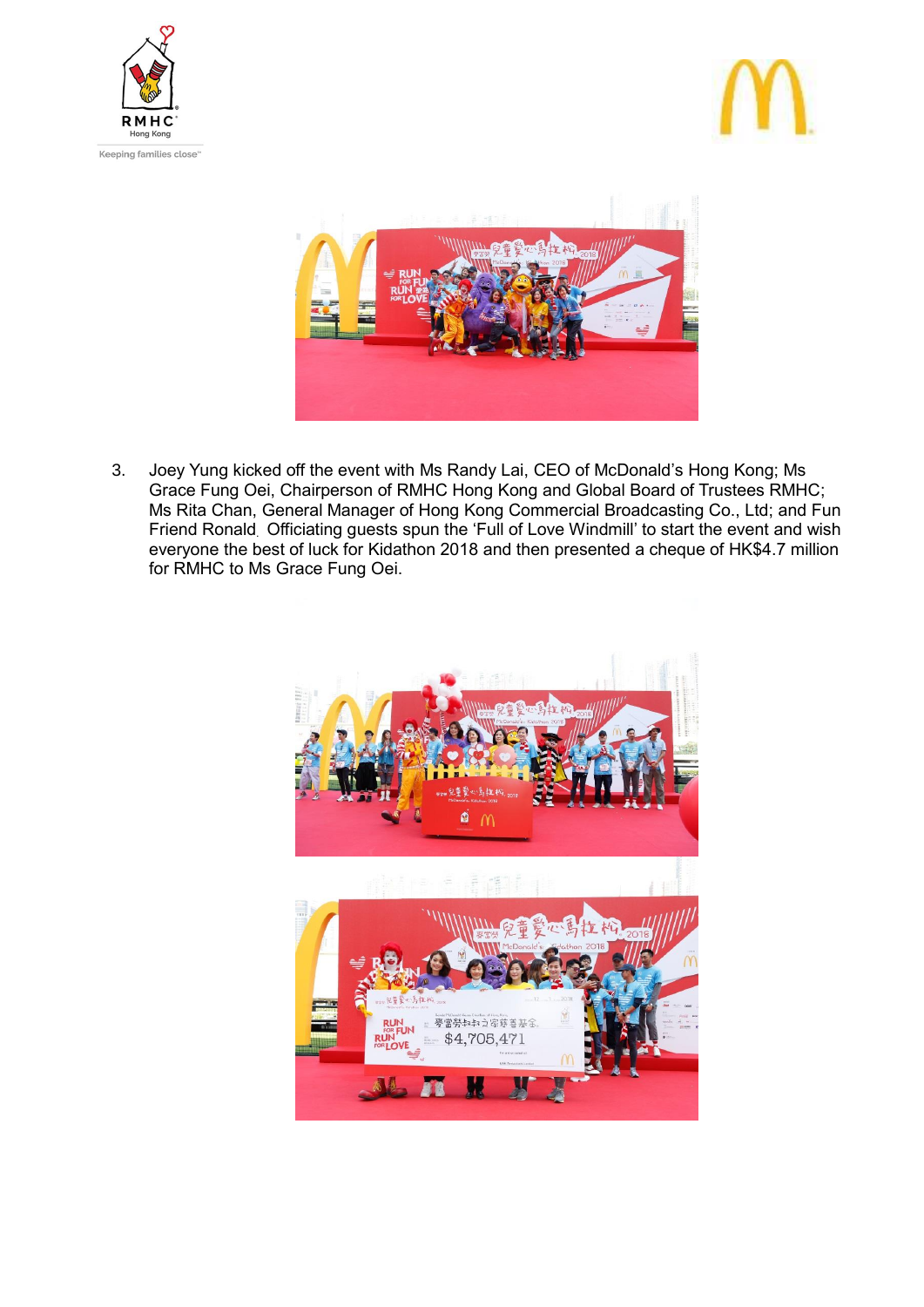



4. Officiating guests presented the 'Outstanding Fundraising Prize' to the kid runner – Owen Yao – who collected the largest amount of donations.



5. Thank you for the generous support from various industry sectors for Ronald McDonald House Charities<sup>®</sup>.



6. At the sound of the starting gun, cheers erupted as participants raced to complete a lap around the racecourse in support of the charity with Ronald leading the kids!